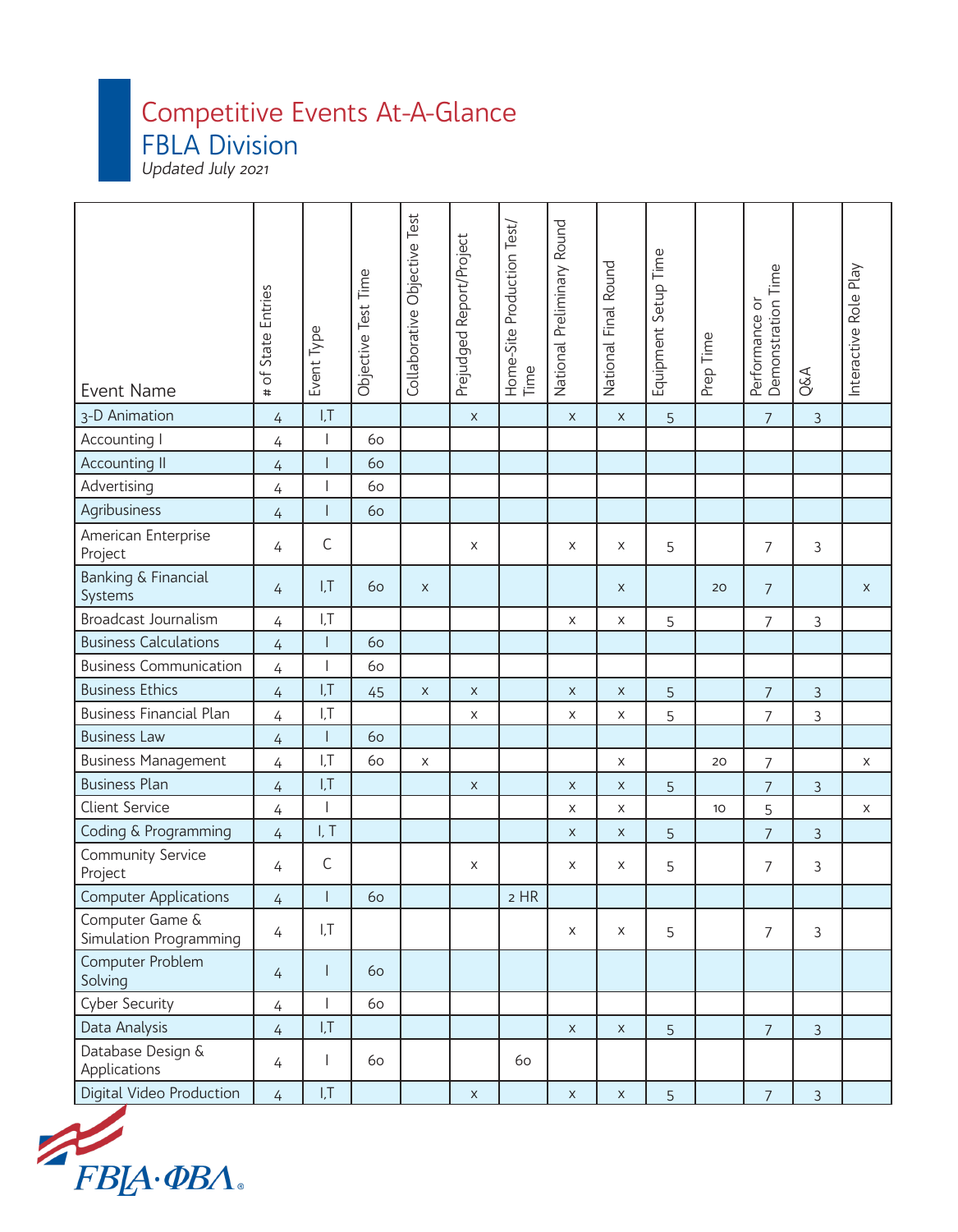| Event Name                                               | of State Entries<br># | Event Type     | Objective Test Time | Collaborative Objective Test | Prejudged Report/Project | Home-Site Production Test/<br>Time | National Preliminary Round | National Final Round | Equipment Setup Time | Prep Time       | Performance or<br>Demonstration Time | Q&A            | Interactive Role Play |
|----------------------------------------------------------|-----------------------|----------------|---------------------|------------------------------|--------------------------|------------------------------------|----------------------------|----------------------|----------------------|-----------------|--------------------------------------|----------------|-----------------------|
| E-Business                                               | $\overline{4}$        | I, T           |                     |                              |                          |                                    | $\mathsf X$                | $\mathsf X$          | 5                    |                 | $\overline{7}$                       | $\mathfrak{Z}$ |                       |
| Economics                                                | 4                     |                | 60                  |                              |                          |                                    |                            |                      |                      |                 |                                      |                |                       |
| <b>Electronic Career</b><br>Portfolio                    | 4                     |                |                     |                              |                          |                                    | X                          | X                    | 5                    |                 | 7                                    | 3              |                       |
| Entrepreneurship                                         | $\overline{4}$        | I, T           | 60                  | $\mathsf X$                  |                          |                                    |                            | $\mathsf{X}$         |                      | 20              | $\overline{7}$                       |                | $\mathsf X$           |
| <b>Future Business Leader</b>                            | 4                     |                | 60                  |                              | X                        |                                    | X                          | $\mathsf X$          |                      |                 | 10, 15                               |                |                       |
| Graphic Design                                           | $\overline{4}$        | I, T           |                     |                              |                          |                                    | $\mathsf{X}$               | $\pmb{\times}$       | 5                    |                 | $\overline{7}$                       | 3              |                       |
| <b>Health Care</b><br>Administration                     | 4                     |                | 60                  |                              |                          |                                    |                            |                      |                      |                 |                                      |                |                       |
| <b>Help Desk</b>                                         | 4                     | $\overline{1}$ | 60                  |                              |                          |                                    |                            | $\mathsf X$          |                      | 10 <sup>°</sup> | 5                                    |                | $\mathsf X$           |
| Hospitality & Event<br>Management                        | 4                     | I, T           | 60                  | X                            |                          |                                    |                            | X                    |                      | 20              | 7                                    |                | X                     |
| Human Resource<br>Management                             | 4                     |                | 60                  |                              |                          |                                    |                            |                      |                      |                 |                                      |                |                       |
| Impromptu Speaking                                       | 4                     |                |                     |                              |                          |                                    | $\mathsf X$                | $\mathsf X$          |                      | 10 <sup>°</sup> | 4                                    |                |                       |
| Insurance & Risk<br>Management                           | 4                     |                | 60                  |                              |                          |                                    |                            |                      |                      |                 |                                      |                |                       |
| <b>International Business</b>                            | $\overline{4}$        | I, T           | 60                  | $\mathsf X$                  |                          |                                    |                            | X                    |                      | 20              | $\overline{7}$                       |                | X                     |
| Introduction to Business<br>Communication (9th-<br>10th) | 4                     |                | 60                  |                              |                          |                                    |                            |                      |                      |                 |                                      |                |                       |
| Introduction to Business<br>Concepts (9th - 10th)        | 4                     | $\mathbf{L}$   | 60                  |                              |                          |                                    |                            |                      |                      |                 |                                      |                |                       |
| Introduction to Business<br>Presentation (9th -10th)     | $\overline{4}$        | I, T           |                     |                              |                          |                                    | $\mathsf X$                | $\mathsf X$          | 5                    |                 | 7                                    | $\mathfrak{Z}$ |                       |
| Introduction to Business<br>Procedures (9th - 10th)      | 4                     |                | 60                  |                              |                          |                                    |                            |                      |                      |                 |                                      |                |                       |
| Introduction to Event<br>Planning (9th - 10th)           | $\overline{4}$        | I, T           | 60                  | $\mathsf{X}$                 |                          |                                    |                            | $\mathsf{X}$         |                      | 20              | $\overline{7}$                       |                | $\mathsf{X}$          |
| Introduction to FBLA<br>$(9th - 10th)$                   | 4                     |                | 60                  |                              |                          |                                    |                            |                      |                      |                 |                                      |                |                       |
| Introduction to Financial<br>Math (9th - 10th)           | 4                     |                | 60                  |                              |                          |                                    |                            |                      |                      |                 |                                      |                |                       |
| Introduction to<br>Information Technology<br>(9th-10th)  | 4                     |                | 60                  |                              |                          |                                    |                            |                      |                      |                 |                                      |                |                       |

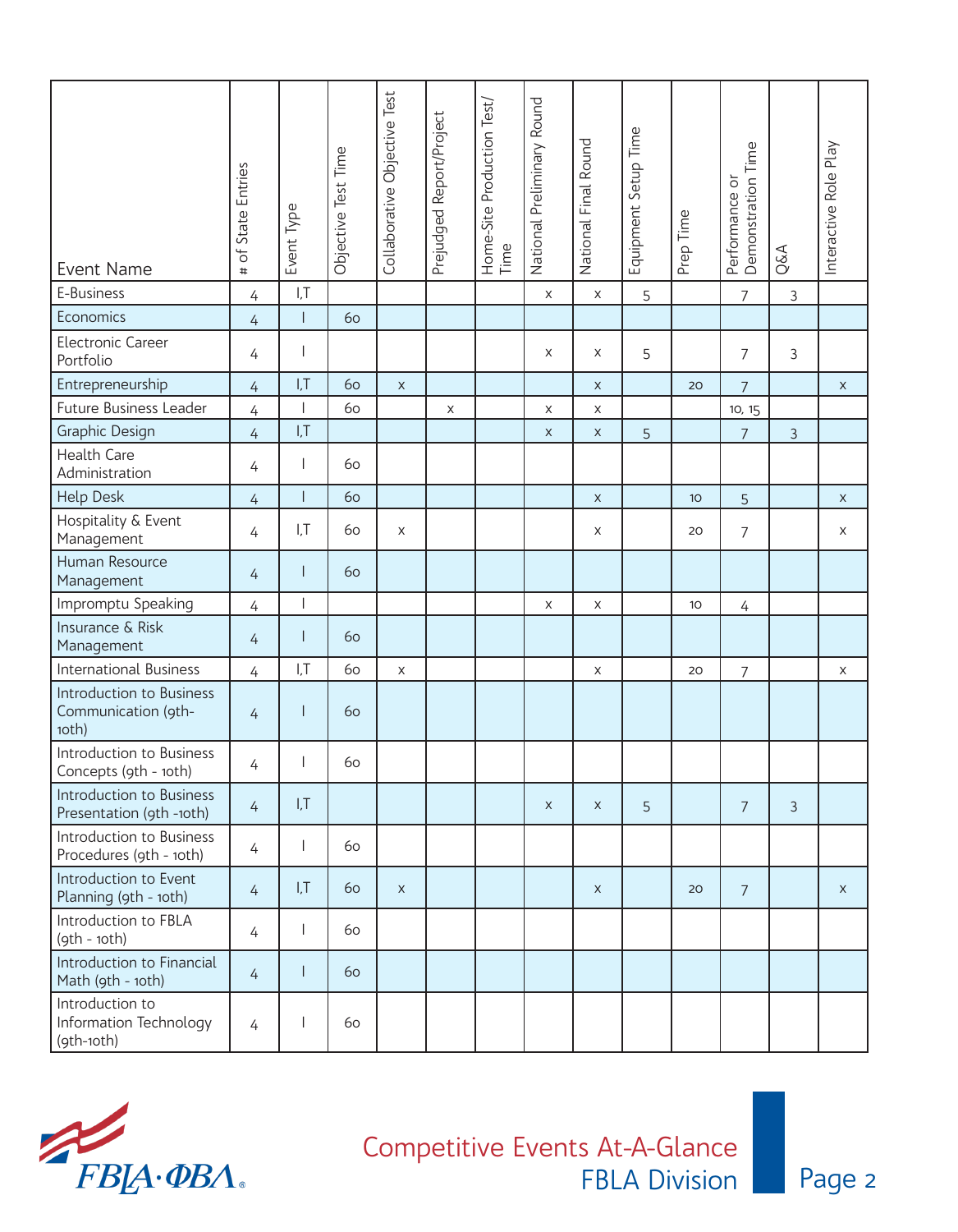| Event Name                                               | # of State Entries | Event Type     | Objective Test Time | Collaborative Objective Test | Prejudged Report/Project | Home-Site Production Test/<br>Time | National Preliminary Round | National Final Round | Equipment Setup Time | Prep Time | Demonstration Time<br>Performance or | Q&A            | Interactive Role Play |
|----------------------------------------------------------|--------------------|----------------|---------------------|------------------------------|--------------------------|------------------------------------|----------------------------|----------------------|----------------------|-----------|--------------------------------------|----------------|-----------------------|
| Introduction to<br>Parliamentary Procedure<br>(9th-10th) | 4                  |                | 60                  |                              |                          |                                    |                            |                      |                      |           |                                      |                |                       |
| Introduction to Public<br>Speaking (9th-10th)            | 4                  |                |                     |                              |                          |                                    | $\mathsf X$                | X                    |                      |           | 4                                    |                |                       |
| Introduction to Social<br>Media Strategy<br>(9th-10th)   | $\overline{4}$     | I, T           |                     |                              |                          |                                    | $\pmb{\times}$             | $\mathsf{X}$         | 5                    |           | $\overline{7}$                       | 3              |                       |
| Job Interview                                            | 4                  |                |                     |                              | $\mathsf X$              |                                    | X                          | $\mathsf X$          |                      |           | 10, 15                               |                |                       |
| Journalism                                               | 4                  | $\overline{1}$ | 60                  |                              |                          |                                    |                            |                      |                      |           |                                      |                |                       |
| Local Chapter Annual<br><b>Business Report</b>           | $\overline{4}$     | $\mathsf C$    |                     |                              | X                        |                                    | X                          | X                    | 5                    |           | $\overline{7}$                       | 3              |                       |
| Management Information<br>Systems                        | $\overline{4}$     | I, T           | 60                  | $\mathsf X$                  |                          |                                    |                            | $\mathsf X$          |                      | 20        | $\overline{7}$                       |                | $\mathsf{X}$          |
| Marketing                                                | $\overline{4}$     | I,T            | 60                  | $\mathsf X$                  |                          |                                    |                            | $\mathsf X$          |                      | 20        | $\overline{7}$                       |                | $\mathsf X$           |
| Mobile Application<br>Development                        | 4                  | I, T           |                     |                              |                          |                                    | $\mathsf X$                | X                    | 5                    |           | $\overline{7}$                       | 3              |                       |
| Network Design                                           | $\overline{4}$     | I, T           | 60                  | $\mathsf X$                  |                          |                                    |                            | $\mathsf X$          |                      | 20        | $\overline{7}$                       |                | X                     |
| Networking<br>Infrastructures                            | 4                  | I              | 60                  |                              |                          |                                    |                            |                      |                      |           |                                      |                |                       |
| Organizational<br>Leadership                             | 4                  | $\overline{1}$ | 60                  |                              |                          |                                    |                            |                      |                      |           |                                      |                |                       |
| Parliamentary Procedure                                  | $\overline{4}$     | Τ              | 60                  |                              |                          |                                    |                            | $\mathsf X$          |                      | 20        | $9 - 11$                             |                |                       |
| Partnership with Business<br>Project                     | 4                  | $\mathsf C$    |                     |                              | X                        |                                    | X                          | $\mathsf X$          | 5                    |           | $\overline{7}$                       | $\mathfrak{Z}$ |                       |
| Personal Finance                                         | $\overline{4}$     | $\mathsf{I}$   | 60                  |                              |                          |                                    |                            |                      |                      |           |                                      |                |                       |
| Political Science                                        | 4                  |                | 60                  |                              |                          |                                    |                            |                      |                      |           |                                      |                |                       |
| <b>Public Service</b><br>Announcement                    | $\overline{4}$     | I, T           |                     |                              |                          |                                    | $\mathsf X$                | X                    | 5                    |           | 5                                    | $\overline{3}$ |                       |
| Public Speaking                                          | 4                  | $\overline{1}$ |                     |                              |                          |                                    | $\mathsf X$                | $\mathsf{X}$         |                      |           | 5                                    |                |                       |
| <b>Publication Design</b>                                | $\overline{4}$     | I, T           |                     |                              |                          |                                    | $\mathsf X$                | $\mathsf X$          | 5                    |           | $\overline{7}$                       | $\mathfrak{Z}$ |                       |
| Sales Presentation                                       | 4                  | I,T            |                     |                              |                          |                                    | $\mathsf X$                | $\mathsf X$          | 5                    |           | $\overline{7}$                       |                | X                     |
| Securities and<br>Investments                            | $\overline{4}$     | $\overline{1}$ | 60                  |                              |                          |                                    |                            |                      |                      |           |                                      |                |                       |
| Social Media Strategies                                  | 4                  | I, T           |                     |                              |                          |                                    | $\pmb{\times}$             | $\mathsf X$          | 5                    |           | $\overline{7}$                       | $\mathfrak{Z}$ |                       |
| Sports & Entertainment<br>Management                     | $\overline{4}$     | I,T            | 60                  | $\mathsf X$                  |                          |                                    |                            | X                    |                      | 20        | $\overline{7}$                       |                | X                     |